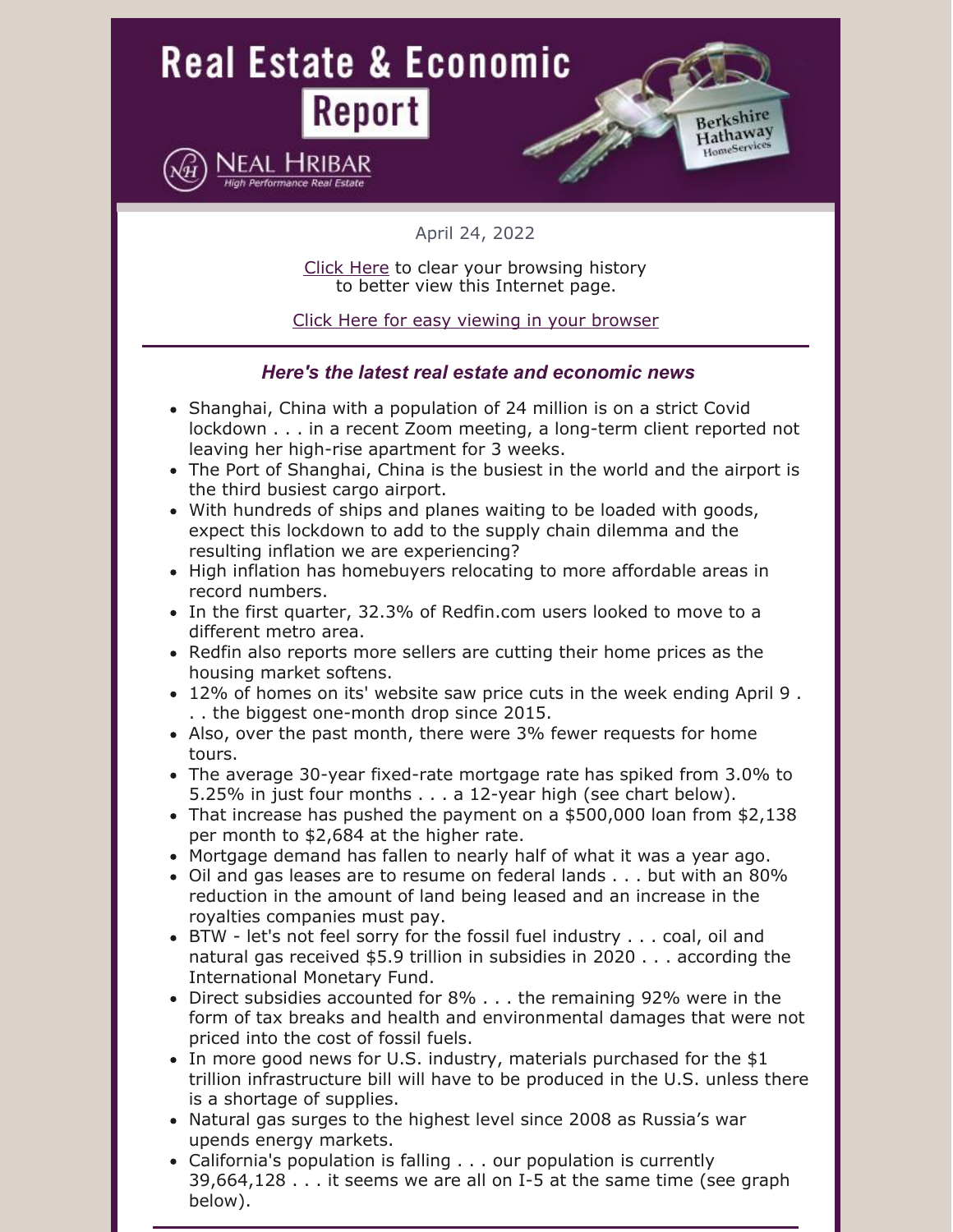

- The average hourly earnings for residential building workers rose 6% year-over-year from \$27.01 in February 2021 to \$28.66 in 2022.
- This was 16.7% higher than manufacturing's average hourly earnings of \$24.56 . . . 12.9% higher than transportation/warehousing . . . 10.8% lower than mining and logging jobs.
- Construction job openings in February remained elevated at 4.8% and the unemployment rate fell to 3.6% in March.
- As a skilled labor shortage persists, rising wages may be one of the effective ways to attract people to fill empty positions.
- Apprenticeship programs are expanding to help train workers in the building trades.
- Skilled construction professionals are more valuable today than general college graduates.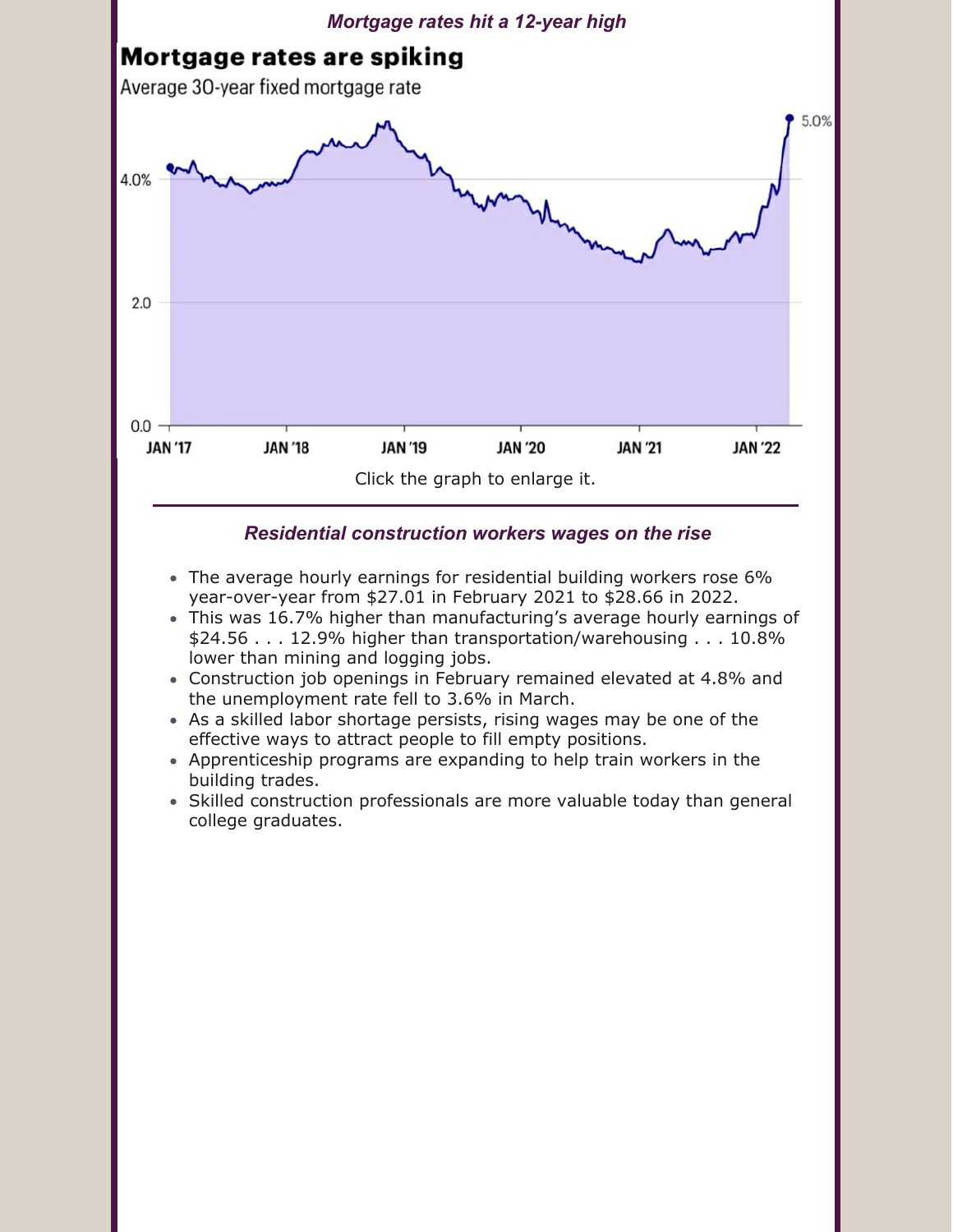

### *Used car prices jump over last year*

- Along with slowing sales, home foreclosures are increasing.
- In January there was a seven-fold increase in foreclosure starts as compared to December . . . roughly 33,000 loans were referred to foreclosure, according Black Knight.
- ATTOM Data Solutions revealed that lenders repossessed 2,634 U.S. properties in February . . . an increase of 70% from last year . . . still down 45% from last month.
- The increase is an early sign that the governmental protections implemented during the pandemic are starting to wear off.
- Remember, millions of borrowers got mortgage relief during the pandemic that put their mortgage payments on hold.
- Most got back on their feet and ended their forbearance in 2020 and 2021.
- Those who remained in forbearance into 2022 are likely to have permanent financial hardships . . . they're less able to resume their payments and more likely to end up in foreclosure.
- There's a backlog of loans that are either in loss mitigation or past due.
- Further, employment recovery is still not complete as there are fewer employed now than before the pandemic.
- On the plus side . . . January's foreclosure rate remains 40% lower than pre-pandemic . . . the housing market is still going strong . . . owners have record equity.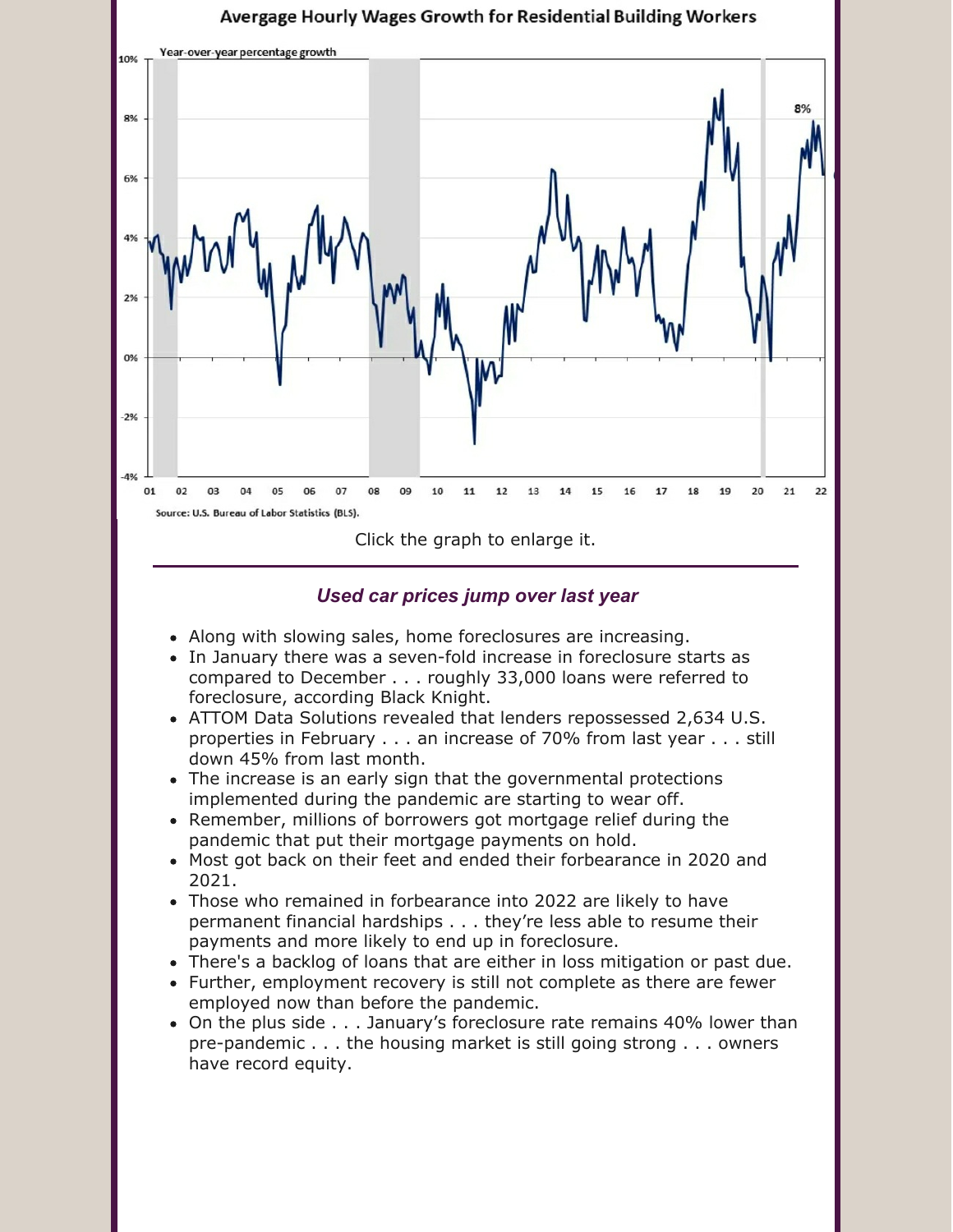## Small, fuel-efficient used cars have seen prices increase significantly in the last 12 months

| MAKE/MODEL +                            | <b>AVERAGE PRICE IN MARCH '22</b><br>÷ | YEAR-OVER-YEAR PRICE INCREASE<br>$\overline{\mathbf{v}}$ | YEAR-OVER-YEAR PERCENT<br><b>CHANGE +</b> |
|-----------------------------------------|----------------------------------------|----------------------------------------------------------|-------------------------------------------|
| <b>HYUNDAI SONATA</b><br><b>HYBRID</b>  | \$25,620                               | \$9,991                                                  | 63.9%                                     |
| <b>KIA RIO</b>                          | \$17,970                               | \$5942                                                   | 49.4%                                     |
| <b>NISSAN LEAF</b>                      | \$25,123                               | \$8,288                                                  | 49.2%                                     |
| <b>CHEVROLET SPARK</b>                  | \$17,039                               | \$5,526                                                  | 48%                                       |
| <b>MERCEDES-BENZ G-</b><br><b>CLASS</b> | \$220,846                              | \$71,586                                                 | 48%                                       |
| <b>TOYOTA PRIUS</b>                     | \$26,606                               | \$8,269                                                  | 45.1%                                     |
| <b>KIA FORTE</b>                        | \$20,010                               | \$6,193                                                  | 44.8%                                     |
| <b>KIA SOUL</b>                         | \$20,169                               | \$6,107                                                  | 43.4%                                     |
| <b>TESLA MODELS</b>                     | \$75,475                               | \$22,612                                                 | 42.8%                                     |
| <b>MITSUBISHI MIRAGE</b>                | \$14,838                               | \$4,431                                                  | 42.6%                                     |

Click the chart to enlarge it.



### Click the graph to enlarge it.